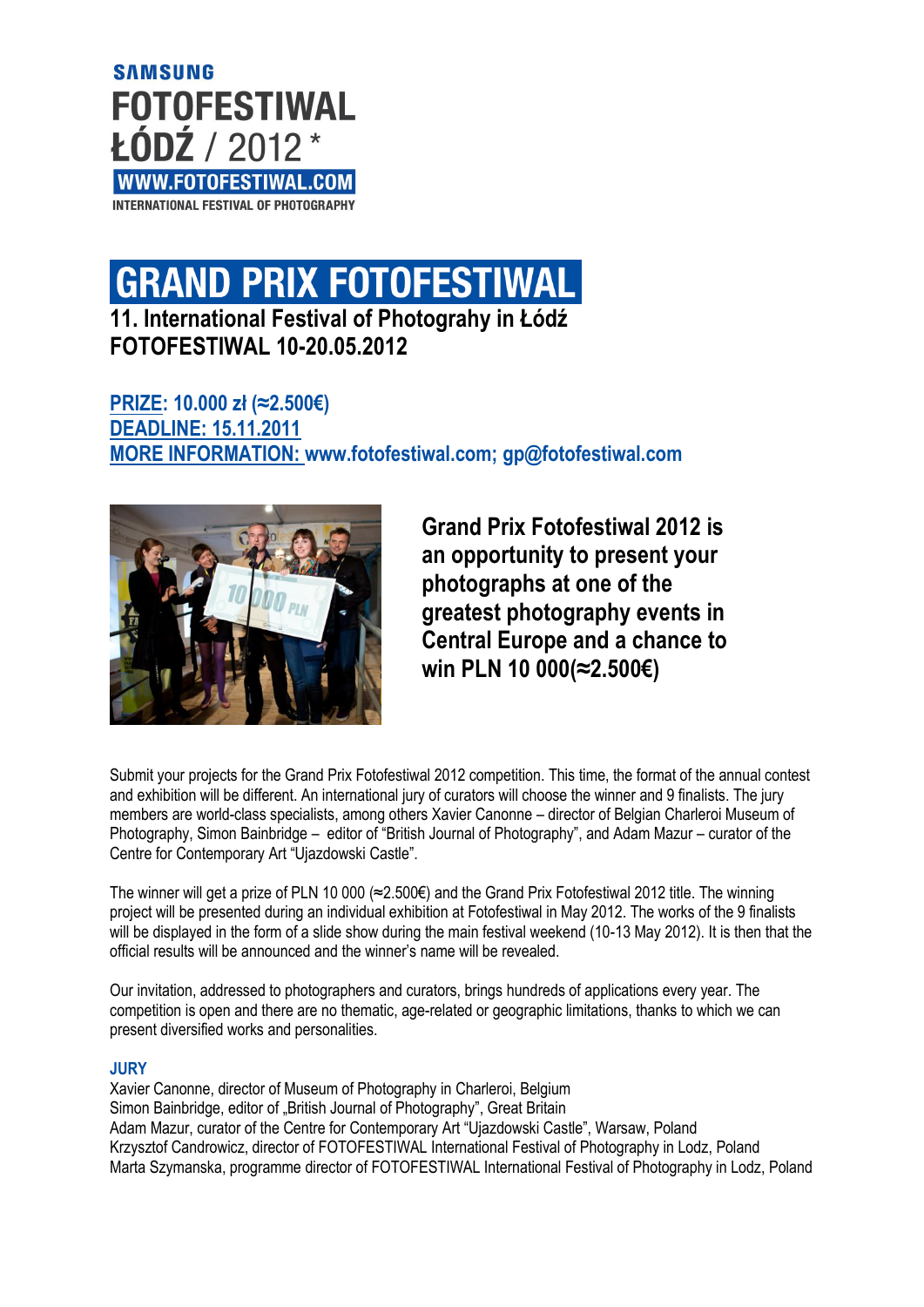

# **RULES OF PARTICIPATION**

#### **A complete application of the project shall be submitted:**

- via E-mail to gp@fotofestiwal.com (GRAND PRIX in the title of the message, file size up to 5MB) or

- in person / by posy to: **Fundacja Edukacji Wizualnej ul. Tymienieckiego 3 90-365 Łódź, Poland**

The project application should be sent in an envelope or packed in any other way that reduces the possibility of damage to the work. Packaging should be labelled "GRAND PRIX". If the application is sent by post, the date of registration is the postmark date.

#### **An application should include:**

- a completed form
- all the works included in the project
- payment confirmation (scan, photocopy)

## **A REGISTRATION PAYMENT OF 100 PLN (35 USD OR 25 EUR) MUST BE MADE.**

It should be paid to the Organizer's bank account: PL 12105014611000009067130097 BIC (SWIFT) INGBPLPW

**Detailed rules of participation can be found in the terms and conditions of the competition.**